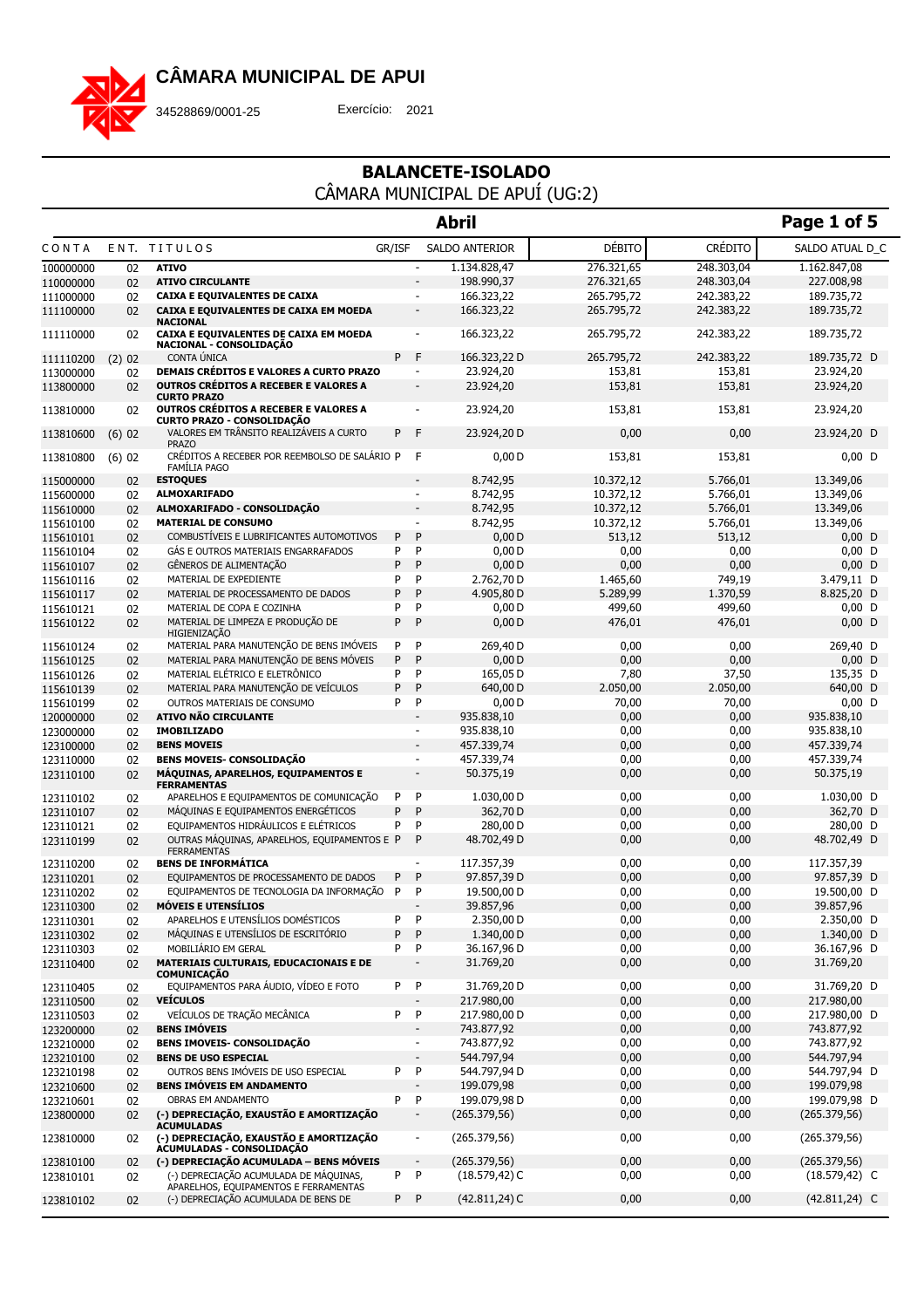

34528869/0001-25 Exercício: 2021

|                        |              |                                                                                                    |        |                              | <b>Abril</b>        |                        |                        | Page 2 of 5         |
|------------------------|--------------|----------------------------------------------------------------------------------------------------|--------|------------------------------|---------------------|------------------------|------------------------|---------------------|
| CONTA                  |              | ENT. TITULOS                                                                                       | GR/ISF |                              | SALDO ANTERIOR      | DÉBITO                 | <b>CRÉDITO</b>         | SALDO ATUAL D_C     |
| 123810103              | 02           | <b>INFORMÁTICA</b><br>(-) DEPRECIAÇÃO ACUMULADA DE MÓVEIS E<br><b>UTENSÍLIOS</b>                   | P      | P                            | $(25.254, 67)$ C    | 0,00                   | 0,00                   | $(25.254, 67)$ C    |
| 123810104              | 02           | (-) DEPRECIAÇÃO ACUMULADA DE MATERIAIS<br>CULTURAIS, EDUCACIONAIS E DE COMUNICAÇÃO                 | P      | P                            | $(9.461, 04)$ C     | 0,00                   | 0,00                   | $(9.461, 04)$ C     |
| 123810105              | 02           | (-) DEPRECIAÇÃO ACUMULADA DE VEÍCULOS                                                              | P      | P                            | $(169.273, 19)$ C   | 0,00                   | 0,00                   | $(169.273, 19)$ C   |
| 200000000              | 02           | PASSIVO E PATRIMÔNIO LIQUIDO                                                                       |        | ٠                            | (1.116.154, 19)     | 170.903,87             | 168.576,90             | (1.113.827, 22)     |
| 210000000              | 02           | <b>PASSIVO CIRCULANTE</b>                                                                          |        | ٠                            | (67.030, 73)        | 170.903,87             | 168.576,90             | (64.703,76)         |
| 211000000              | 02           | <b>OBRIGAÇÕES TRABALHISTAS,</b><br>PREVIDENCIÁRIAS E ASSISTENCIAIS A PAGAR A<br><b>CURTO PRAZO</b> |        | ٠                            | (62.214, 46)        | 121.890,28             | 121.890,28             | (62.214, 46)        |
| 211100000              | 02           | <b>PESSOAL A PAGAR</b>                                                                             |        | $\overline{\phantom{a}}$     | (62.214, 46)        | 100.943.61             | 100.943,61             | (62.214, 46)        |
| 211110000              | 02           | PESSOAL A PAGAR - CONSOLIDAÇÃO                                                                     |        | $\overline{\phantom{a}}$     | (62.214, 46)        | 100.943,61             | 100.943,61             | (62.214, 46)        |
| 211110100              | 02           | <b>PESSOAL A PAGAR</b>                                                                             |        | $\blacksquare$               | (62.214, 46)        | 100.943,61             | 100.943,61             | (62.214, 46)        |
| 211110101              | 02           | SALÁRIOS, REMUNERAÇÕES E BENEFÍCIOS                                                                | P      | F                            | 0,00C               | 100.943,61             | 100.943,61             | $0,00\,C$           |
| 211110102              | 02           | DÉCIMO TERCEIRO SALÁRIO                                                                            | P      | F                            | $(43.000,00)$ C     | 0,00                   | 0,00                   | $(43.000,00)$ C     |
| 211110102              | 02           | DÉCIMO TERCEIRO SALÁRIO                                                                            | P      | P                            | 0,00C               | 0,00                   | 0,00                   | $0,00\,C$           |
| 211110103              | 02           | FÉRIAS                                                                                             | P      | F                            | $(19.214, 46)$ C    | 0,00                   | 0,00                   | $(19.214, 46)$ C    |
| 211110103              | 02           | FÉRIAS                                                                                             | P      | P                            | 0,00C               | 0,00                   | 0,00                   | $0,00\,C$           |
| 211400000<br>211430000 | 02<br>02     | <b>ENCARGOS SOCIAIS A PAGAR</b><br><b>ENCARGOS SOCIAIS A PAGAR-INTER OFSS -</b><br>UNIÃO           |        | ٠<br>ä,                      | 0,00<br>0,00        | 20.946.67<br>20.946,67 | 20.946.67<br>20.946,67 | 0,00<br>0,00        |
| 211430100              | 02           | <b>CONTRIBUIÇÕES AO RGPS A PAGAR</b>                                                               |        |                              | 0,00                | 20.946.67              | 20.946,67              | 0,00                |
| 211430101              | 02           | CONTRIBUICÕES AO RGPS SOBRE SALÁRIOS E<br><b>REMUNERAÇÕES</b>                                      | P      | F                            | 0,00C               | 20.946,67              | 20.946,67              | $0,00\,C$           |
| 213000000              | 02           | <b>FORNECEDORES E CONTAS A PAGAR A CURTO</b><br><b>PRAZO</b>                                       |        | $\overline{\phantom{a}}$     | (4.570, 97)         | 24.161,86              | 21.834,89              | (2.244,00)          |
| 213100000              | 02           | <b>FORNECEDORES E CONTAS A PAGAR NACIONAIS</b><br><b>A CURTO PRAZO</b>                             |        | $\overline{\phantom{a}}$     | (4.570, 97)         | 24.161,86              | 21.834,89              | (2.244,00)          |
| 213110000              | 02           | <b>FORNECEDORES E CONTAS A PAGAR NACIONAIS</b><br>A CURTO PRAZO - CONSOLIDACÃO                     |        | $\overline{\phantom{a}}$     | (4.570, 97)         | 24.161,86              | 21.834,89              | (2.244,00)          |
| 213110100              | 02           | <b>FORNECEDORES NACIONAIS</b>                                                                      |        | $\overline{\phantom{a}}$     | (4.570, 97)         | 24.161,86              | 21.834,89              | (2.244,00)          |
| 213110101              | (16)02       | FORNECEDORES NÃO FINANCIADOS A PAGAR                                                               | P      | F                            | $(4.570, 97)$ C     | 24.161,86              | 21.834,89              | $(2.244,00)$ C      |
| 218000000              | 02           | <b>DEMAIS OBRIGAÇÕES A CURTO PRAZO</b>                                                             |        | ٠                            | (245, 30)           | 24.851,73              | 24.851,73              | (245, 30)           |
| 218800000              | 02           | <b>VALORES RESTITUÍVEIS</b>                                                                        |        |                              | (245, 30)           | 21.171,73              | 21.171,73              | (245, 30)           |
| 218810000              | 02           | VALORES RESTITUÍVEIS - CONSOLIDAÇÃO                                                                |        | ٠                            | (245, 30)           | 21.171,73              | 21.171,73              | (245, 30)           |
| 218810100              | 02           | <b>CONSIGNAÇÕES</b>                                                                                |        | $\overline{\phantom{a}}$     | (245, 30)           | 21.171,73              | 21.171,73              | (245, 30)           |
| 218810102              | 02           | <b>INSS</b>                                                                                        | P      | F                            | $(245,30)$ C        | 10.310,93              | 10.310,93              | $(245,30)$ C        |
| 218810104              | 02           | IMPOSTO SOBRE A RENDA RETIDO NA FONTE - IRRF P                                                     |        | F<br>F                       | 0,00C               | 5.255,40               | 5.255,40               | $0,00\,C$           |
| 218810113<br>218900000 | 02<br>02     | RETENÇÕES - ENTIDADES REPRESENTATIVAS DE<br><b>CLASSES</b><br>OUTRAS OBRIGAÇÕES A CURTO PRAZO      | P      |                              | 0,00C<br>0,00       | 5.605,40<br>3.680,00   | 5.605,40<br>3.680,00   | $0,00\,C$<br>0,00   |
| 218910000              | 02           | OUTRAS OBRIGAÇÕES A CURTO PRAZO -                                                                  |        | ä,                           | 0,00                | 3.680,00               | 3.680,00               | 0,00                |
| 218910100              | 02           | <b>CONSOLIDAÇÃO</b><br><b>INDENIZAÇÕES E RESTITUIÇÕES</b>                                          |        |                              | 0,00                | 0,00                   | 0,00                   | 0,00                |
| 218910102              | (11)02       | INDENIZAÇÕES E RESTITUIÇÕES DIVERSAS DO                                                            | P      | F                            | 0,00C               | 0,00                   | 0,00                   | $0,00\,C$           |
| 218910200              |              | <b>EXERCÍCIO</b><br>DIARIAS A PAGAR                                                                | P      | F                            | 0,00C               | 3.680,00               | 3.680,00               | $0,00\,C$           |
| 230000000              | (11)02<br>02 | <b>PATRIMÔNIO LIQUIDO</b>                                                                          |        | $\overline{\phantom{a}}$     | (1.049.123, 46)     | 0,00                   | 0,00                   | (1.049.123, 46)     |
| 237000000              | 02           | <b>RESULTADOS ACUMULADOS</b>                                                                       |        | ٠                            | (1.049.123, 46)     | 0,00                   | 0,00                   | (1.049.123, 46)     |
| 237100000              | 02           | SUPERÁVITS OU DÉFICITS ACUMULADOS                                                                  |        | $\qquad \qquad \blacksquare$ | (1.049.123, 46)     | 0,00                   | 0,00                   | (1.049.123, 46)     |
| 237110000              | 02           | SUPERÁVITS OU DÉFICITS ACUMULADOS -                                                                |        | $\qquad \qquad \blacksquare$ | 712.048,88          | 0,00                   | 0,00                   | 712.048,88          |
|                        |              | <b>CONSOLIDAÇÃO</b><br>SUPERÁVITS OU DÉFICITS DO EXERCÍCIO                                         | P      | P                            | 0,00C               | 0,00                   | 0,00                   | $0,00\,C$           |
| 237110100<br>237110200 | 02<br>02     | SUPERAVITS OU DEFICITS DE EXERCÍCIOS<br><b>ANTERIORES</b>                                          | P.     | $\mathsf{P}$                 | 712.048,88 C        | 0,00                   | 0,00                   | 712.048,88 C        |
| 237120000              | 02           | SUPERÁVITS OU DÉFICITS ACUMULADOS -<br><b>INTRA OFSS</b>                                           |        | $\overline{\phantom{a}}$     | (2.050.393,19)      | 0,00                   | 0,00                   | (2.050.393,19)      |
| 237120100              | 02           | SUPERÁVITS OU DÉFICITS DO EXERCÍCIO                                                                | P      | P                            | 0,00C               | 0,00                   | 0,00                   | $0,00\,C$           |
| 237120200              | 02           | SUPERAVITS OU DEFICITS DE EXERCÍCIOS<br><b>ANTERIORES</b>                                          | P      | P                            | $(2.050.393, 19)$ C | 0,00                   | 0,00                   | $(2.050.393, 19)$ C |
| 237130000              | 02           | SUPERÁVITS OU DÉFICITS ACUMULADOS -<br><b>INTER OFSS - UNIÃO</b>                                   |        | $\overline{\phantom{a}}$     | 289.220,85          | 0,00                   | 0,00                   | 289.220,85          |
| 237130100              | 02           | SUPERÁVITS OU DÉFICITS DO EXERCÍCIO                                                                | P      | P                            | 0,00C               | 0,00                   | 0,00                   | $0,00\,C$           |
| 237130200              | 02           | SUPERAVITS OU DEFICITS DE EXERCÍCIOS<br><b>ANTERIORES</b>                                          | P P    |                              | 289.220,85 C        | 0,00                   | 0,00                   | 289.220,85 C        |
| 300000000              | 02           | VARIAÇÃO PATRIMONIAL DIMINUTIVA                                                                    |        | $\overline{\phantom{a}}$     | 500.759,64          | 142.799,06             | 0,00                   | 643.558,70          |
| 310000000              | 02           | <b>PESSOAL E ENCARGOS</b>                                                                          |        | $\overline{\phantom{a}}$     | 404.041,20          | 121.890,28             | 0,00                   | 525.931,48          |
| 311000000              | 02           | REMUNERAÇÃO A PESSOAL                                                                              |        | $\overline{\phantom{a}}$     | 344.205,75          | 100.943,61             | 0,00                   | 445.149,36          |
| 311200000              | 02           | REMUNERAÇÃO A PESSOAL ATIVO CIVIL -<br><b>ABRANGIDOS PELO RGPS</b>                                 |        | $\overline{\phantom{a}}$     | 344.205,75          | 100.943,61             | 0,00                   | 445.149,36          |
| 311210000              | 02           | REMUNERAÇÃO A PESSOAL ATIVO CIVIL -<br>ABRANGIDOS PELO RGPS - CONSOLIDAÇÃO                         |        | $\overline{\phantom{a}}$     | 344.205,75          | 100.943,61             | 0,00                   | 445.149,36          |
| 311210100              | 02           | <b>VENCIMENTOS E VANTAGENS FIXAS - PESSOAL</b>                                                     |        | $\overline{\phantom{a}}$     | 344.205,75          | 100.943,61             | 0,00                   | 445.149,36          |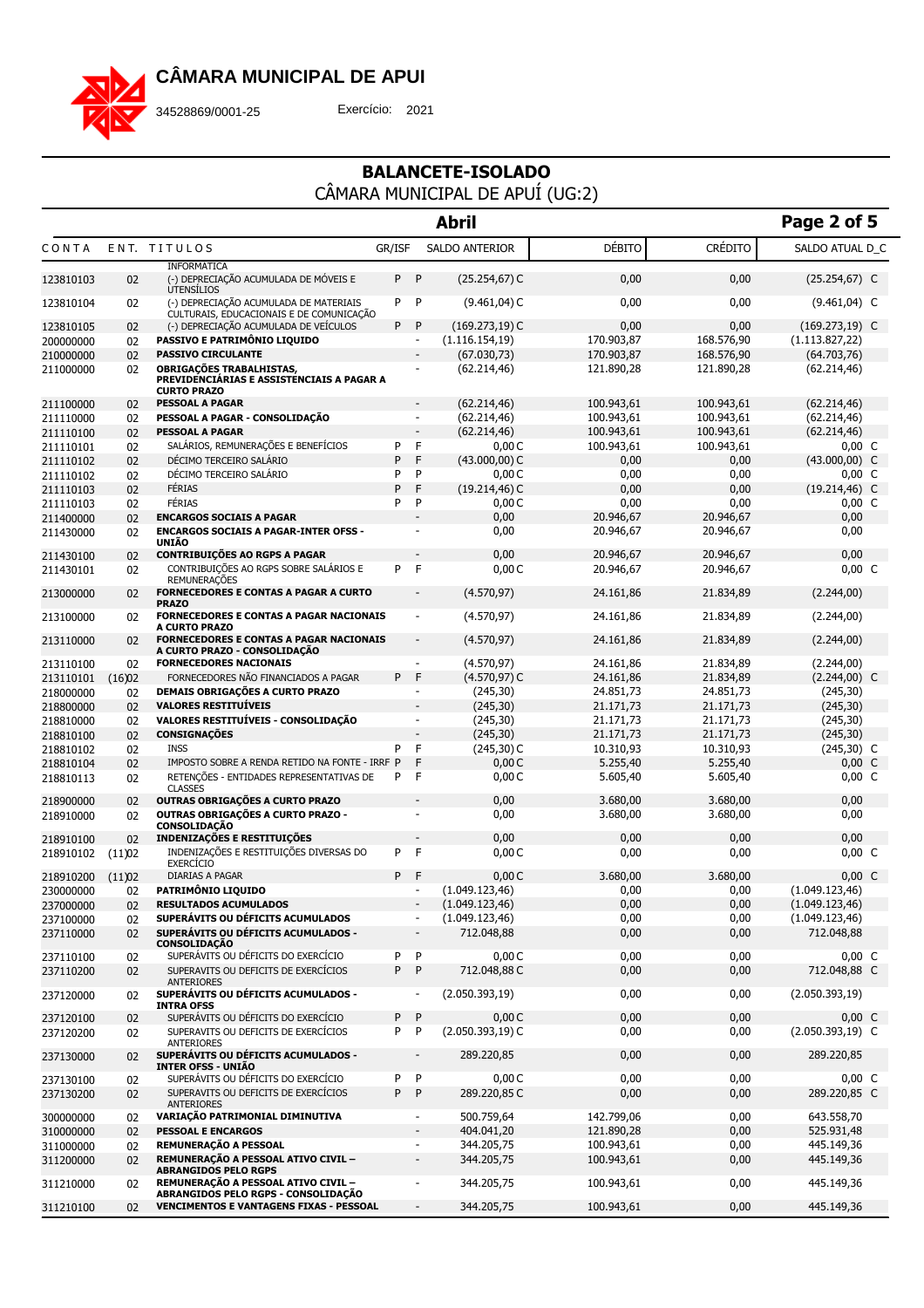

### 34528869/0001-25 Exercício: 2021

|                        |          |                                                                              |                  | <b>Abril</b>                                                      |                       |                | Page 3 of 5                 |
|------------------------|----------|------------------------------------------------------------------------------|------------------|-------------------------------------------------------------------|-----------------------|----------------|-----------------------------|
| CONTA                  |          | ENT. TITULOS                                                                 | GR/ISF           | SALDO ANTERIOR                                                    | DÉBITO                | <b>CRÉDITO</b> | SALDO ATUAL D_C             |
|                        |          | <b>CIVIL - RGPS</b>                                                          |                  |                                                                   |                       |                |                             |
| 311210101              | 02       | <b>VENCIMENTOS E SALARIOS</b>                                                | P                | 113.789,53 D<br>$\overline{\phantom{a}}$                          | 43.995,59             | 0,00           | 157.785,12 D                |
| 311210122              | 02       | 13. SALARIO                                                                  | P<br>$\sim$<br>P | 42.918,01 D<br>$\overline{\phantom{a}}$                           | 0,00                  | 0,00           | 42.918,01 D                 |
| 311210124              | 02       | FERIAS - ABONO CONSTITUCIONAL<br><b>SUBSÍDIOS</b>                            | P -              | 16.654,15 D<br>170.844,06 D                                       | 0,00<br>56.948,02     | 0,00<br>0,00   | 16.654,15 D<br>227.792,08 D |
| 311210131<br>312000000 | 02<br>02 | <b>ENCARGOS PATRONAIS</b>                                                    |                  | 59.835,45                                                         | 20.946,67             | 0,00           | 80.782,12                   |
| 312200000              | 02       | <b>ENCARGOS PATRONAIS - RGPS</b>                                             |                  | 59.835,45<br>$\overline{\phantom{a}}$                             | 20.946,67             | 0,00           | 80.782,12                   |
| 312230000              | 02       | <b>ENCARGOS PATRONAIS - RGPS - INTER OFSS -</b>                              |                  | 59.835,45<br>$\overline{\phantom{a}}$                             | 20.946,67             | 0,00           | 80.782,12                   |
|                        |          | <b>UNIÃO</b>                                                                 |                  |                                                                   |                       |                |                             |
| 312230100              | 02       | CONTRIBUIÇÕES PREVIDENCIÁRIAS - INSS                                         | P<br>$\sim$      | 59.835,45 D                                                       | 20.946,67             | 0,00           | 80.782,12 D                 |
| 330000000              | 02       | USO DE BENS, SERVIÇOS E CONSUMO DE<br><b>CAPITAL FIXO</b>                    |                  | 96.422,89<br>$\overline{\phantom{a}}$                             | 20.789,29             | 0,00           | 117.212,18                  |
| 331000000              | 02       | USO DE MATERIAL DE CONSUMO                                                   |                  | 14.256,72<br>$\overline{\phantom{a}}$                             | 5.766,01              | 0,00           | 20.022,73                   |
| 331100000              | 02       | <b>CONSUMO DE MATERIAL</b>                                                   |                  | 14.256,72                                                         | 5.766,01              | 0,00           | 20.022,73                   |
| 331110000              | 02       | CONSUMO DE MATERIAL - CONSOLIDAÇÃO                                           |                  | 14.256,72<br>$\overline{\phantom{a}}$                             | 5.766,01              | 0,00           | 20.022,73                   |
| 331110100              | 02       | COMBUSTIVEIS E LUBRIFICANTES AUTOMOTIVOS                                     | P                | $\sim$<br>946,30 D                                                | 513,12                | 0,00           | 1.459,42 D                  |
| 331110400              | 02       | GAS E OUTROS MATERIAIS ENGARRAFADOS                                          | P                | 224,00 D<br>$\overline{\phantom{a}}$                              | 0,00                  | 0,00           | 224,00 D                    |
| 331110700              | 02       | GENEROS ALIMENTAÇÃO                                                          | P                | 1.233,45 D<br>$\sim$                                              | 0,00                  | 0,00           | 1.233,45 D                  |
| 331111600              | 02       | MATERIAL DE EXPEDIENTE                                                       | P                | 3.641,36 D<br>$\overline{\phantom{a}}$                            | 749,19                | 0,00           | 4.390,55 D                  |
| 331111700              | 02       | MATERIAL DE PROCESSAMENTO DE DADOS                                           | P                | 4.097,00 D<br>$\overline{a}$                                      | 1.370,59              | 0,00           | 5.467,59 D                  |
| 331112100              | 02       | MATERIAL DE COPA E COZINHA                                                   | P                | 525,20 D<br>$\overline{\phantom{a}}$                              | 499,60                | 0,00           | 1.024,80 D                  |
| 331112200              | 02       | MATERIAL DE LIMPEZA E PRODUTOS DE<br>HIGIENIZAÇÃO                            | P                | 578,90 D<br>$\overline{\phantom{a}}$                              | 476,01                | 0,00           | 1.054,91 D                  |
| 331112400              | 02       | MATERIAL P/MANUT. E BENS IMÓVEIS/INSTALAÇÕES P                               |                  | 1.300,00 D<br>$\overline{\phantom{a}}$                            | 0,00                  | 0,00           | 1.300,00 D                  |
| 331112500              | 02       | MATERIAL PARA MANUTENÇÃO DE BENS                                             | P                | 783,96 D<br>$\overline{\phantom{a}}$                              | 0,00                  | 0,00           | 783,96 D                    |
| 331112600              | 02       | MATERIAL ELETRICO E ELETRONICO                                               | P                | 417,55 D<br>$\overline{\phantom{a}}$                              | 37,50                 | 0,00           | 455,05 D                    |
| 331113900              | 02       | MATERIAL PARA MANUTENÇÃO DE VEICULOS                                         | P                | 44,00 D<br>$\overline{\phantom{a}}$                               | 2.050,00              | 0,00           | 2.094,00 D                  |
| 331119900              | 02       | OUTROS MATERIAIS DE CONSUMO                                                  | P                | $\sim$<br>465,00 D                                                | 70,00                 | 0,00           | 535,00 D                    |
| 332000000              | 02       | <b>SERVIÇOS</b><br><b>DIÁRIAS</b>                                            |                  | 82.166,17<br>$\overline{\phantom{a}}$<br>$\overline{\phantom{a}}$ | 15.023,28<br>3.680,00 | 0,00<br>0,00   | 97.189,45<br>41.100,00      |
| 332100000              | 02       | DIÁRIAS - CONSOLIDAÇÃO                                                       |                  | 37.420,00<br>37.420,00<br>$\overline{\phantom{a}}$                | 3.680,00              | 0,00           | 41.100,00                   |
| 332110000<br>332110100 | 02<br>02 | DIARIAS PESSOAL CIVIL                                                        | P                | $\sim$<br>37.420,00 D                                             | 3.680,00              | 0,00           | 41.100,00 D                 |
| 332300000              | 02       | <b>SERVIÇOS TERCEIROS - PJ</b>                                               |                  | 44.746,17<br>$\overline{\phantom{a}}$                             | 11.343,28             | 0,00           | 56.089,45                   |
| 332310000              | 02       | SERVIÇOS TERCEIROS - PJ - CONSOLIDAÇÃO                                       |                  | 44.746,17<br>$\overline{\phantom{a}}$                             | 11.343,28             | 0,00           | 56.089,45                   |
| 332310400              | 02       | COMUNICAÇÃO                                                                  | $P -$            | 757,05 D                                                          | 0,00                  | 0,00           | 757,05 D                    |
| 332310500              | 02       | PUBLICIDADE                                                                  | P                | 0,00D<br>$\overline{\phantom{a}}$                                 | 2.503,86              | 0,00           | 2.503,86 D                  |
| 332310600              | 02       | MANUTENÇÃO E CONSERVAÇÃO                                                     | P                | 1.036,04 D<br>$\sim$                                              | 1.800,00              | 0,00           | 2.836,04 D                  |
| 332311000              | 02       | LOCAÇÕES                                                                     | P                | 1.849,00 D<br>$\overline{\phantom{a}}$                            | 0,00                  | 0,00           | 1.849,00 D                  |
| 332311100              | 02       | SERVIÇOS RELACIONADOS A TECNOLOGIA DA<br><b>INFORMAÇÃO</b>                   | P                | 60,00 D<br>$\sim$                                                 | 0,00                  | 0,00           | $60,00$ D                   |
| 332311200              | 02       | SERVIÇOS DE TRANSPORTE                                                       | P                | 1.593,00 D<br>$\overline{\phantom{a}}$                            | 60,00                 | 0,00           | 1.653,00 D                  |
| 332313200              | 02       | SERVIÇOS BANCARIOS                                                           | P                | $\sim$<br>553,10 D                                                | 130,15                | 0,00           | 683,25 D                    |
| 332313600              | 02       | SERVIÇOS DE AUDIO VIDEO E FOTO                                               | P                | 220,00 D<br>$\overline{\phantom{a}}$                              | 0,00                  | 0,00           | 220,00 D                    |
| 332314700              | 02       | SERVIÇOS JUDICIARIOS                                                         | P                | 778,20 D                                                          | 0,00                  | 0,00           | 778,20 D                    |
| 332315100              | 02       | SERVIÇOS TECNICOS PROFISSIONAIS                                              | P                | 12.408,00 D<br>$\overline{\phantom{a}}$                           | 4.136,00              | 0,00           | 16.544,00 D                 |
| 332315600              | 02       | PASSAGENS E DESPESAS COM LOCOMOÇÃO                                           | P                | 8.972,96 D                                                        | 1.499,84              | 0,00           | 10.472,80 D                 |
| 332319900              | 02       | OUTROS SERVIÇOS TERCEIROS - PJ                                               | P -              | 16.518,82 D                                                       | 1.213,43              | 0,00           | 17.732,25 D                 |
| 340000000              | 02       | VARIAÇÕES PATRIMONIAIS DIMINUTIVAS<br><b>FINANCEIRAS</b>                     |                  | 295,55                                                            | 0,00                  | 0,00           | 295,55                      |
| 349000000              | 02       | OUTRAS VARIAÇÕES PATRIMONIAIS<br>DIMINUTIVAS - FINANCEIRAS                   |                  | 295,55                                                            | 0,00                  | 0,00           | 295,55                      |
| 349900000              | 02       | OUTRAS VARIAÇÕES PATRIMONIAIS<br>DIMINUTIVAS FINANCEIRAS                     |                  | 295,55<br>$\overline{\phantom{a}}$                                | 0,00                  | 0,00           | 295,55                      |
| 349910000              | 02       | OUTRAS VARIAÇÕES PATRIMONIAIS DIMINUTIVAS<br>FINANCEIRAS - CONSOLIDAÇÃO      | P                | 295,55D<br>$\overline{\phantom{a}}$                               | 0,00                  | 0,00           | 295,55 D                    |
| 370000000              | 02       | <b>TRIBUTÁRIAS</b>                                                           |                  | 0,00<br>$\overline{\phantom{a}}$                                  | 119,49                | 0,00           | 119,49                      |
| 372000000              | 02       | <b>CONTRIBUIÇÕES</b>                                                         |                  | 0,00<br>$\overline{\phantom{a}}$                                  | 119,49                | 0,00           | 119,49                      |
| 372900000              | 02       | OUTRAS CONTRIBUIÇÕES                                                         |                  | 0,00                                                              | 119,49                | 0,00           | 119,49                      |
| 372910000              | 02       | OUTRAS CONTRIBUIÇÕES - CONSOLIDAÇÃO                                          |                  | 0,00<br>$\overline{\phantom{a}}$                                  | 119,49                | 0,00           | 119,49                      |
| 372919900              | 02       | DEMAIS CONTRIBUIÇÕES                                                         | P                | 0,00D<br>$\overline{\phantom{a}}$                                 | 119,49                | 0,00           | 119,49 D                    |
| 400000000              | 02       | VARIAÇÃO PATRIMONIAL AUMENTATIVA                                             |                  | (519.433, 92)<br>$\overline{\phantom{a}}$                         | 0,00                  | 173.144,64     | (692.578, 56)               |
| 450000000              | 02       | TRANSFERÊNCIAS E DELEGAÇÕES RECEBIDAS                                        |                  | (519.433, 92)                                                     | 0,00                  | 173.144,64     | (692.578, 56)               |
| 451000000              | 02       | TRANSFERÊNCIAS INTRAGOVERNAMENTAIS                                           |                  | (519.433, 92)<br>$\overline{\phantom{a}}$                         | 0,00                  | 173.144,64     | (692.578, 56)               |
| 451100000              | 02       | TRANSFERÊNCIAS RECEBIDAS PARA A<br><b>EXECUÇÃO ORÇAMENTÁRIA</b>              |                  | (519.433, 92)<br>$\overline{\phantom{a}}$                         | 0,00                  | 173.144,64     | (692.578, 56)               |
| 451120000              | 02       | TRANSFERÊNCIAS RECEBIDAS PARA A<br><b>EXECUÇÃO ORÇAMENTÁRIA - INTRA OFSS</b> |                  | (519.433, 92)                                                     | 0,00                  | 173.144,64     | (692.578, 56)               |
| 451120200              | 02       | REPASSE RECEBIDO                                                             | $P -$            | $(519.433, 92)$ C                                                 | 0,00                  | 173.144,64     | $(692.578, 56)$ C           |
| 500000000              | 02       | <b>CONTROLES DA APROVAÇÃO DO</b><br>PLANEJAMENTO E ORÇAMENTO                 |                  | 3.795.391,36<br>٠                                                 | 27.247,10             | 0,00           | 3.822.638,46                |
| 520000000              | 02       | <b>ORÇAMENTO APROVADO</b>                                                    |                  | 3.785.031,37<br>$\overline{\phantom{a}}$                          | 27.247,10             | 0,00           | 3.812.278,47                |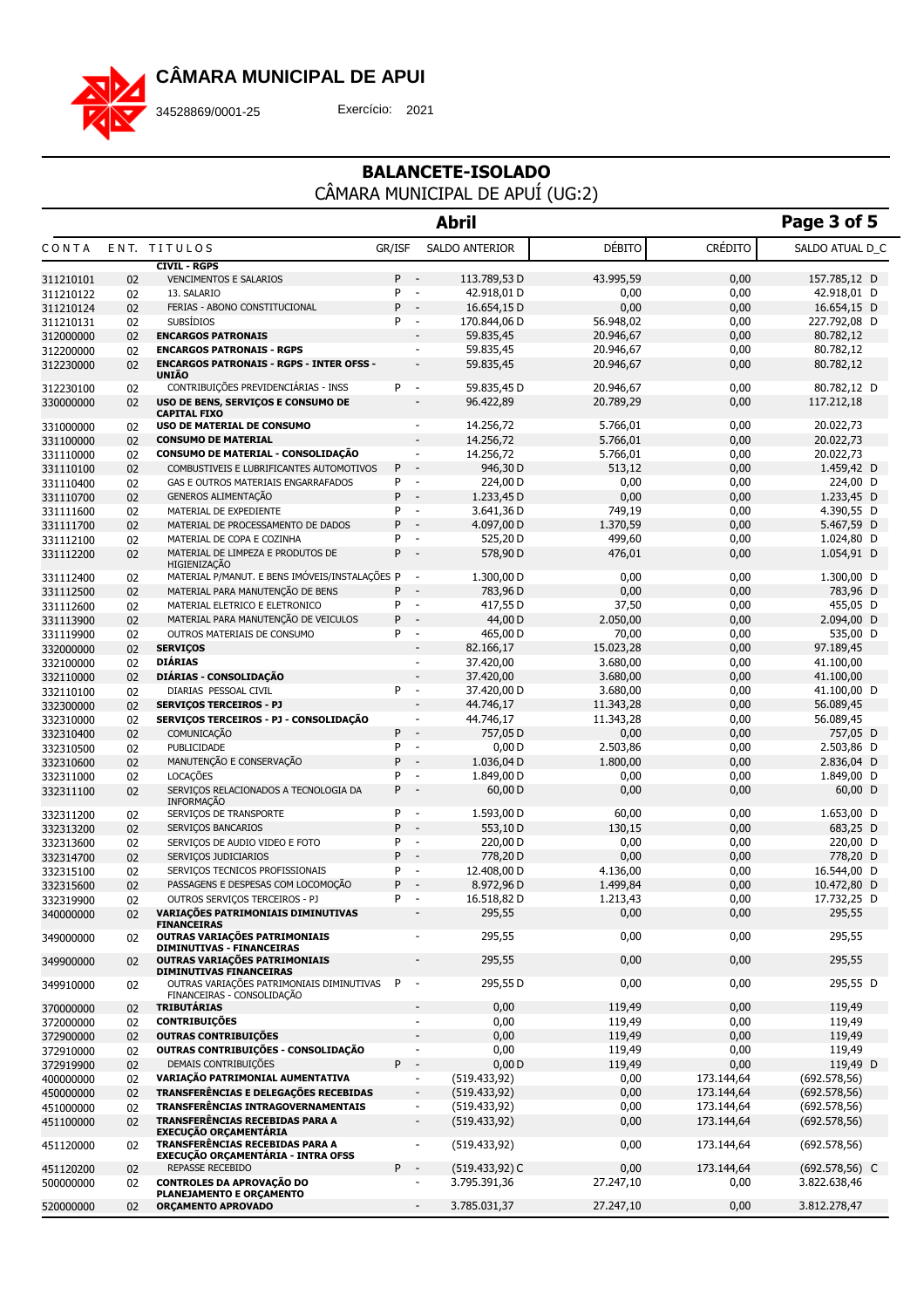

34528869/0001-25 Exercício: 2021

|                        |             |                                                                   |                               | <b>Abril</b>                                                                         |                   |                | Page 4 of 5                  |
|------------------------|-------------|-------------------------------------------------------------------|-------------------------------|--------------------------------------------------------------------------------------|-------------------|----------------|------------------------------|
| CONTA                  |             | ENT. TITULOS                                                      | GR/ISF                        | SALDO ANTERIOR                                                                       | DÉBITO            | <b>CRÉDITO</b> | SALDO ATUAL D_C              |
| 522000000              | 02          | <b>FIXAÇÃO DA DESPESA</b>                                         |                               | 3.785.031,37                                                                         | 27.247,10         | 0,00           | 3.812.278,47                 |
| 522100000              | 02          | DOTAÇÃO ORÇAMENTÁRIA                                              |                               | 2.155.300,00                                                                         | 0,00              | 0,00           | 2.155.300,00                 |
| 522110000              | 02          | DOTAÇÃO INICIAL                                                   |                               | 2.155.300,00<br>$\overline{\phantom{a}}$                                             | 0,00              | 0,00           | 2.155.300,00                 |
| 522110100              | (4)02       | CREDITO INICIAL                                                   | O<br>$\overline{\phantom{a}}$ | 2.155.300,00 D                                                                       | 0,00              | 0,00           | 2.155.300,00 D               |
| 522120000              | 02          | DOTAÇÃO ADICIONAL POR TIPO DE CREDITO                             |                               | 300,00                                                                               | 0,00              | 0,00           | 300,00                       |
| 522120100              | (4)02       | CREDITO ADICIONAL - SUPLEMENTAR                                   | 0                             | 300,00 D<br>$\overline{\phantom{a}}$                                                 | 0,00              | 0,00           | 300,00 D                     |
| 522130000              | 02          | DOTAÇÃO ADICIONAL POR FONTE                                       |                               | 0,00                                                                                 | 0,00              | 0,00           | 0,00                         |
| 522130300              | (4)02       | ANULAÇÃO DE DOTAÇÃO                                               | 0                             | 300,00 D<br>$\overline{\phantom{a}}$                                                 | 0,00              | 0,00           | 300,00 D                     |
| 522139900              | (4)02       | VALOR GLOBAL DA DOTAÇÃO ADICIONAL POR FONTE O                     |                               | $(300,00)$ C<br>$\overline{\phantom{a}}$                                             | 0,00              | 0,00           | $(300,00)$ C                 |
| 522190000              | 02          | CANCELAMENTO/REMANEJAMENTO DE<br><b>DOTAÇÃO</b>                   |                               | (300,00)<br>$\overline{a}$                                                           | 0,00              | 0,00           | (300,00)                     |
| 522190400<br>522900000 | (4)02<br>02 | (-)CANCELAMENTO DE DOTAÇÕES<br><b>OUTROS CONTROLES DA DESPESA</b> | 0                             | $(300,00)$ C<br>$\overline{\phantom{a}}$<br>1.629.731,37<br>$\overline{\phantom{a}}$ | 0,00<br>27.247,10 | 0,00<br>0,00   | $(300,00)$ C<br>1.656.978,47 |
|                        |             | <b>ORCAMENTARIA</b>                                               |                               |                                                                                      |                   |                |                              |
| 522920000              | 02          | <b>EMPENHOS POR EMISSÃO</b>                                       |                               | 1.629.731,37                                                                         | 27.247,10         | 0,00           | 1.656.978,47                 |
| 522920100              | 02          | EXECUÇÃO DA DESPESA POR NOTA DE<br><b>EMPENHO</b>                 |                               | 1.629.731,37<br>$\overline{\phantom{a}}$                                             | 27.247,10         | 0,00           | 1.656.978,47                 |
| 522920101              | (7)02       | <b>EMISSAO DE EMPENHOS</b>                                        | $\circ$<br>$\sim$ $-$         | 1.629.731,37 D                                                                       | 27.247,10         | 0,00           | 1.656.978,47 D               |
| 530000000              | 02          | <b>INSCRIÇÃO DE RESTOS A PAGAR</b>                                |                               | 10.359,99<br>$\overline{\phantom{a}}$                                                | 0,00              | 0,00           | 10.359,99                    |
| 531000000              | 02          | INSCRIÇÃO DE RP NÃO PROCESSADOS                                   |                               | 8.852,00                                                                             | 0,00              | 0,00           | 8.852,00                     |
| 531100000              | (12)02      | RP NÃO PROCESSADOS INSCRITOS                                      | 0                             | 8.852,00 D<br>$\overline{\phantom{a}}$                                               | 0,00              | 0,00           | 8.852,00 D                   |
| 531700000              | (12)02      | RP NÃO PROCESSADOS - INSCRIÇÃO NO EXERCÍCIO O                     |                               | 0,00D<br>$\overline{\phantom{a}}$                                                    | 0,00              | 0,00           | $0,00$ D                     |
| 532000000              | 02          | <b>INSCRIÇÃO DE RP PROCESSADOS</b>                                |                               | 1.507,99<br>÷,                                                                       | 0,00              | 0,00           | 1.507,99                     |
| 532100000              | (12)02      | RP PROCESSADOS - INSCRITOS                                        | $\mathsf{O}$                  | 1.507,99 D<br>$\overline{\phantom{a}}$                                               | 0,00              | 0,00           | 1.507,99 D                   |
| 532700000              | (12)02      | RP PROCESSADOS - INSCRIÇÃO NO EXERCÍCIO                           | O                             | 0,00D<br>$\overline{\phantom{a}}$                                                    | 0,00              | 0,00           | $0,00$ D                     |
| 600000000              | 02          | CONTROLES DA EXECUÇÃO DO PLANEJAMENTO<br><b>E ORÇAMENTO</b>       |                               | (3.795.391,36)<br>$\overline{\phantom{a}}$                                           | 621.521,72        | 648.768,82     | (3.822.638,46)               |
| 620000000              | 02          | <b>EXECUÇÃO DO ORÇAMENTO</b>                                      |                               | (3.785.031, 37)<br>$\overline{\phantom{a}}$                                          | 621.521,72        | 648.768,82     | (3.812.278, 47)              |
| 622000000              | 02          | <b>EXECUÇÃO DA DESPESA</b>                                        |                               | (3.785.031, 37)                                                                      | 621.521,72        | 648.768,82     | (3.812.278, 47)              |
| 622100000              | 02          | DISPONIBILIDADES DE CREDITO                                       |                               | (2.155.300,00)<br>$\overline{\phantom{a}}$                                           | 324.384,41        | 324.384,41     | (2.155.300,00)               |
| 622110000              | (4)02       | <b>CREDITO DISPONÍVEL</b>                                         | $\circ$<br>$\sim$ $-$         | $(525.568, 63)$ C                                                                    | 27.247,10         | 0,00           | $(498.321,53)$ C             |
| 622130000              | 02          | <b>CREDITO UTILIZADO</b>                                          |                               | (1.629.731,37)<br>$\overline{\phantom{a}}$                                           | 297.137,31        | 324.384,41     | (1.656.978, 47)              |
| 622130100              | (4)02       | CREDITO EMPENHADO A LIQUIDAR                                      | 0                             | $\overline{\phantom{a}}$<br>$(1.127.087,20)$ C                                       | 147.405,17        | 27.247,10      | $(1.006.929, 13)$ C          |
| 622130200              | (4)02       | CREDITO EMPENHADO EM LIQUIDAÇÃO                                   | 0                             | $\overline{\phantom{a}}$<br>$(62.214, 46)$ C                                         | 0,00              | 0,00           | $(62.214, 46)$ C             |
| 622130300              | (4)02       | CREDITO EMPENHADO LIQUIDADO A PAGAR                               | O                             | $(4.570, 97)$ C<br>$\overline{\phantom{a}}$                                          | 149.732,14        | 147.405,17     | $(2.244,00)$ C               |
| 622130400              | (4)02       | CREDITO EMPENHADO LIQUIDADO PAGO                                  | 0                             | $(435.858,74)$ C<br>$\overline{\phantom{a}}$                                         | 0,00              | 149.732,14     | $(585.590, 88)$ C            |
| 622900000              | 02          | <b>OUTROS CONTROLES DA DESPESA</b><br><b>ORÇAMENTARIA</b>         |                               | (1.629.731,37)<br>$\overline{\phantom{a}}$                                           | 297.137,31        | 324.384,41     | (1.656.978, 47)              |
| 622920000              | 02          | <b>EMISSAO DE EMPENHO</b>                                         |                               | (1.629.731, 37)<br>$\sim$                                                            | 297.137,31        | 324.384,41     | (1.656.978, 47)              |
| 622920100              | 02          | <b>EMPENHOS POR NOTA DE EMPENHO</b>                               |                               | (1.629.731,37)<br>$\overline{\phantom{a}}$                                           | 297.137,31        | 324.384,41     | (1.656.978, 47)              |
| 622920101              | (7)02       | EMPENHOS A LIQUIDAR                                               | O                             | $(1.127.087,20)$ C<br>$\overline{\phantom{a}}$                                       | 147.405,17        | 27.247,10      | $(1.006.929, 13)$ C          |
| 622920102              | (7)02       | EMPENHOS EM LIQUIDAÇÃO                                            | $\circ$                       | $\overline{\phantom{a}}$<br>$(62.214, 46)$ C                                         | 0,00              | 0,00           | $(62.214, 46)$ C             |
| 622920103              | (7)02       | EMPENHOS LIQUIDADOS A PAGAR                                       | 0                             | $(4.570, 97)$ C<br>$\overline{\phantom{a}}$                                          | 149.732,14        | 147.405,17     | $(2.244,00)$ C               |
| 622920104              | (7)02       | EMPENHOS LIQUIDADOS PAGOS                                         | $\circ$<br>$\sim$             | $(435.858,74)$ C                                                                     | 0,00              | 149.732,14     | $(585.590, 88)$ C            |
| 630000000              | 02          | <b>EXECUÇÃO DE RESTOS A PAGAR</b>                                 |                               | (10.359,99)                                                                          | 0,00              | 0,00           | (10.359,99)                  |
| 631000000              | 02          | <b>EXECUÇÃO DE RP NÃO PROCESSADOS</b>                             |                               | (8.852,00)                                                                           | 0,00              | 0,00           | (8.852,00)                   |
| 631100000              | (12)02      | RP NÃO PROCESSADOS A LIQUIDAR                                     | 0<br>$\sim$                   | $(8.802,00)$ C                                                                       | 0,00              | 0,00           | $(8.802,00)$ C               |
| 631300000 (12)02       |             | RP NÃO PROCESSADOS LIQUIDADOS A PAGAR                             | $\Omega$                      | 0,00C                                                                                | 0,00              | 0,00           | $0,00\,$ C                   |
| 631400000              | (12)02      | RP NÃO PROCESSADOS PAGOS                                          | 0<br>$\sim$ $-$               | $(50,00)$ C                                                                          | 0,00              | 0,00           | $(50,00)$ C                  |
| 631700000              | 02          | RP NÃO PROCESSADOS - INSCRIÇÃO NO<br><b>EXERCÍCIO</b>             |                               | 0,00                                                                                 | 0,00              | 0,00           | 0,00                         |
| 631710000              | (12)02      | RP NAO PROCESSADOS A LIQUIDAR- INSCRIÇÃO NO O<br><b>EXERCÍCIO</b> | $\overline{\phantom{a}}$      | 0,00C                                                                                | 0,00              | 0,00           | $0,00\,C$                    |
| 632000000              | 02          | <b>EXECUÇÃO DE RP PROCESSADOS</b>                                 |                               | (1.507, 99)                                                                          | 0,00              | 0,00           | (1.507, 99)                  |
| 632100000              | (12)02      | RP PROCESSADOS A PAGAR                                            | $0 -$                         | 0,00C                                                                                | 0,00              | 0,00           | $0,00\,C$                    |
| 632200000              | (12)02      | RP PROCESSADOS PAGOS                                              | 0                             | $(1.507, 99)$ C<br>$\sim$                                                            | 0,00              | 0,00           | $(1.507, 99)$ C              |
| 632700000              | (12)02      | RP PROCESSADOS - INSCRIÇÃO NO EXERCÍCIO                           | 0                             | 0,00 C<br>$\overline{\phantom{a}}$                                                   | 0,00              | 0,00           | $0,00\,C$                    |
| 700000000              | 02          | <b>CONTROLES DEVEDORES</b>                                        |                               | 730.901,74                                                                           | 272.449,53        | 71.633,16      | 931.718,11                   |
| 710000000              | 02          | <b>ATOS POTENCIAIS</b>                                            |                               | 47.354,00<br>$\blacksquare$                                                          | 6.500,00          | 0,00           | 53.854,00                    |
| 712000000              | 02          | ATOS POTENCIAIS PASSIVOS                                          |                               | 47.354,00                                                                            | 6.500,00          | 0,00           | 53.854,00                    |
| 712300000              | 02          | <b>OBRIGAÇÕES CONTRATUAIS</b>                                     |                               | 47.354,00<br>$\overline{\phantom{a}}$                                                | 6.500,00          | 0,00           | 53.854,00                    |
| 712310000              | 02          | OBRIGAÇÕES CONTRATUAIS - CONSOLIDAÇÃO                             |                               | 47.354,00<br>$\overline{\phantom{a}}$                                                | 6.500,00          | 0,00           | 53.854,00                    |
| 712310200              | (13)02      | CONTRATOS DE SERVICOS                                             | $C -$                         | 38.702,00 D                                                                          | 6.500,00          | 0,00           | 45.202,00 D                  |
| 712310300              | (13)02      | CONTRATOS DE ALUGUÉIS                                             | $C -$                         | 8.652,00 D                                                                           | 0,00              | 0,00           | 8.652,00 D                   |
| 720000000              | 02          | ADMINISTRAÇÃO FINANCEIRA                                          |                               | 683.547,74<br>$\overline{a}$                                                         | 265.949,53        | 71.633,16      | 877.864,11                   |
| 721000000              | 02          | DISPONIBILIDADES POR DESTINAÇÃO                                   |                               | 683.547,74                                                                           | 265.949,53        | 71.633,16      | 877.864,11                   |
| 721100000              | 02          | CONTROLE DA DISPONIBILIDADE DE RECURSOS                           |                               | 683.547,74<br>$\overline{\phantom{a}}$                                               | 265.949,53        | 71.633,16      | 877.864,11                   |
| 721110000              | (1)02       | RECURSOS ORDINÁRIOS                                               | С<br>$\sim$                   | 102.040,37 D                                                                         | 71.171,73         | 0,00           | 173.212,10 D                 |
| 721120000              | (1) 02      | RECURSOS VINCULADOS                                               | C<br>$\sim$                   | 501.454,28 D                                                                         | 173.452,26        | 71.479,35      | 603.427,19 D                 |